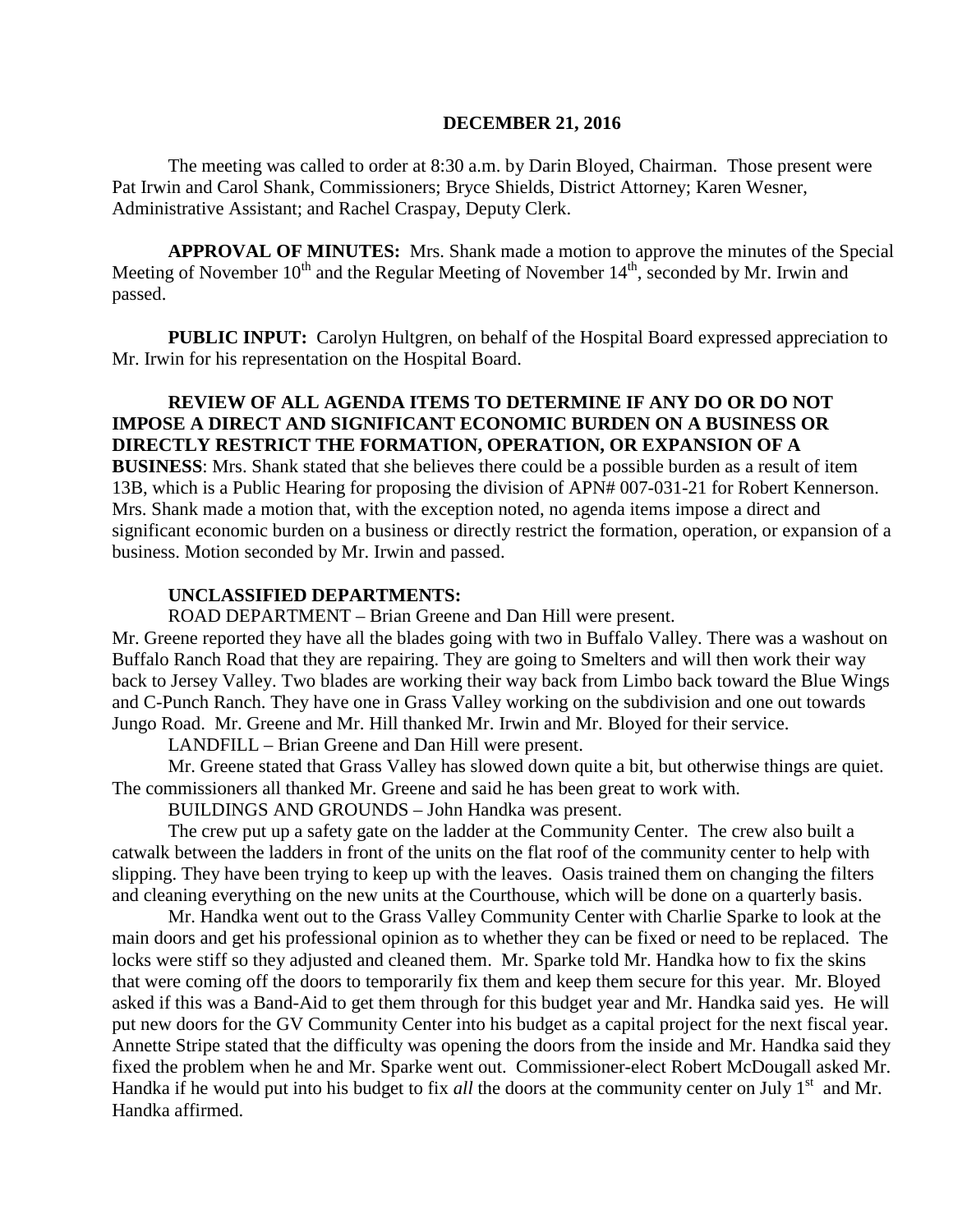Airport - A new windsock was installed on the tower. Mr. Handka would like to adjust the fuel prices at the Airport. If the price was lowered from \$4.15 to \$4.05 we would still be making \$.80/gallon and would have the lowest fuel prices in the area.

*Approval to adjust fuel price at airport*: Mr. Irwin made a motion to lower the fuel price at the airport from \$4.15 to \$4.05 with a profit of \$.80/gallon. Motion seconded by Mrs. Shank and passed.

The remaining windows at the courthouse have been installed which completes that project.

*Approval for Lover's Aloft event at McDougal Park and other county facilities.* Mr. Irwin stated the date for the Lover's Aloft Balloon Festival is scheduled from February  $9^{th}$  to  $12^{th}$ . The insurance will again be provided from the Lions Club. The event sponsors would like to close the road in front of the courthouse for the Glow Show on the evening of Thursday, February  $9<sup>th</sup>$  and use McDougal field for the remainder event. Mrs. Shank made a motion to approve the use of the street in front of the Courthouse and McDougal field for the Lover's Aloft Balloon Festival from February 9 12, 2017. Motion was seconded by Mr. Bloyed and passed, Mr. Irwin abstained.

COMMUNITY CENTER/ECONOMIC DEVELOPMENT – Heidi Lusby-Angvick was present. Mrs. Lusby-Angvick thanked Mr. Handka for the guard on the ladder at the Center. She is going to be getting a quote on servicing the sliding dividers, they are a bit difficult to move. They have been busy with Christmas parties and everything is going well.

GRASS VALLEY FIRE DEPARTMENT – Sean Burke was present. Mr. Burke presented Mr. Bloyed with a customized Grass Valley Supporter T-shirt thanking him for his continued support of the fire department. Mr. Irwin was thanked at the last Grass Valley Advisory Board meeting. The new fire truck is in service. Currently it is second out while they continue to outfit

it. He stated that the truck will provide years of service.

*Removal of Inventory items:* The department did a room to room inventory of the fire house and crossed out any items they couldn't find or account for. The list submitted to Mrs. Childs is now accurate and has everything currently in the fire house. Mr. Burke stated that in the future the will stay more on top of inventory. Mrs. Shank motion to approve the removal of the inventory items from the Grass Valley Fire Department on the list submitted. Motion was seconded by Mr. Irwin and passed.

*Approval to go to bid for GV Firehouse extension:* Mr. Shields and Mr. Burke modified the bid package. Mr. Shields asked Commissioner-elect McDougal for his input, from an architectural standpoint as well. There were some modifications and clarifications made on the bid. Mr. Irwin made a motion to go out for bid for the Grass Valley Fire House extension. Motion was seconded by Mrs. Shank and passed.

RYE PATCH FIRE DEPARTMENT – No one was present from the Rye Patch Fire Department.

 *Approval for higher room rate for EMS training in Winnemucca in November 2016:* Mr. Helms from the Rye Patch Fire Department attended the annual EMS refresher on 11/04/16. Mrs. Shank stated that she believes that there was more than likely a room that would have been within the county rate. Mrs. Shank made a motion not to approve the higher room rate and that they pay at the county approved rate; the individual will be responsible for the difference. Motion was seconded by Mr. Irwin and passed. The commissioners reiterated that a higher room rate needs prior approval.

LEPC – Commissioner Shank stated that they did have a meeting but there is nothing to report.

COOPERATIVE AG EXTENSION – Steve Foster was present. Mr. Foster attended Alfalfa 4-H conference in Reno. He will be attending 2017 Cattlemen's Update from Jan  $9<sup>th</sup>$  to  $13<sup>th</sup>$  which will also be available through interactive video if any wishes to participate. They received a grant to replace the interactive video equipment so they will be replacing that. The 4-H Livestock meeting was last week. The steers have been tagged and the sheep, goats and hogs will be tagged on Feb. 26<sup>th</sup>. Dixie McKay is putting together a 4-H newsletter which Mr. Foster shared with the board. Today there is a Conservation Stewardship Program at the NRCS office. There are conservation practices that producers can do to get points to get cost shares on a lot of things. Mr. Foster didn't have a lot of information on the program.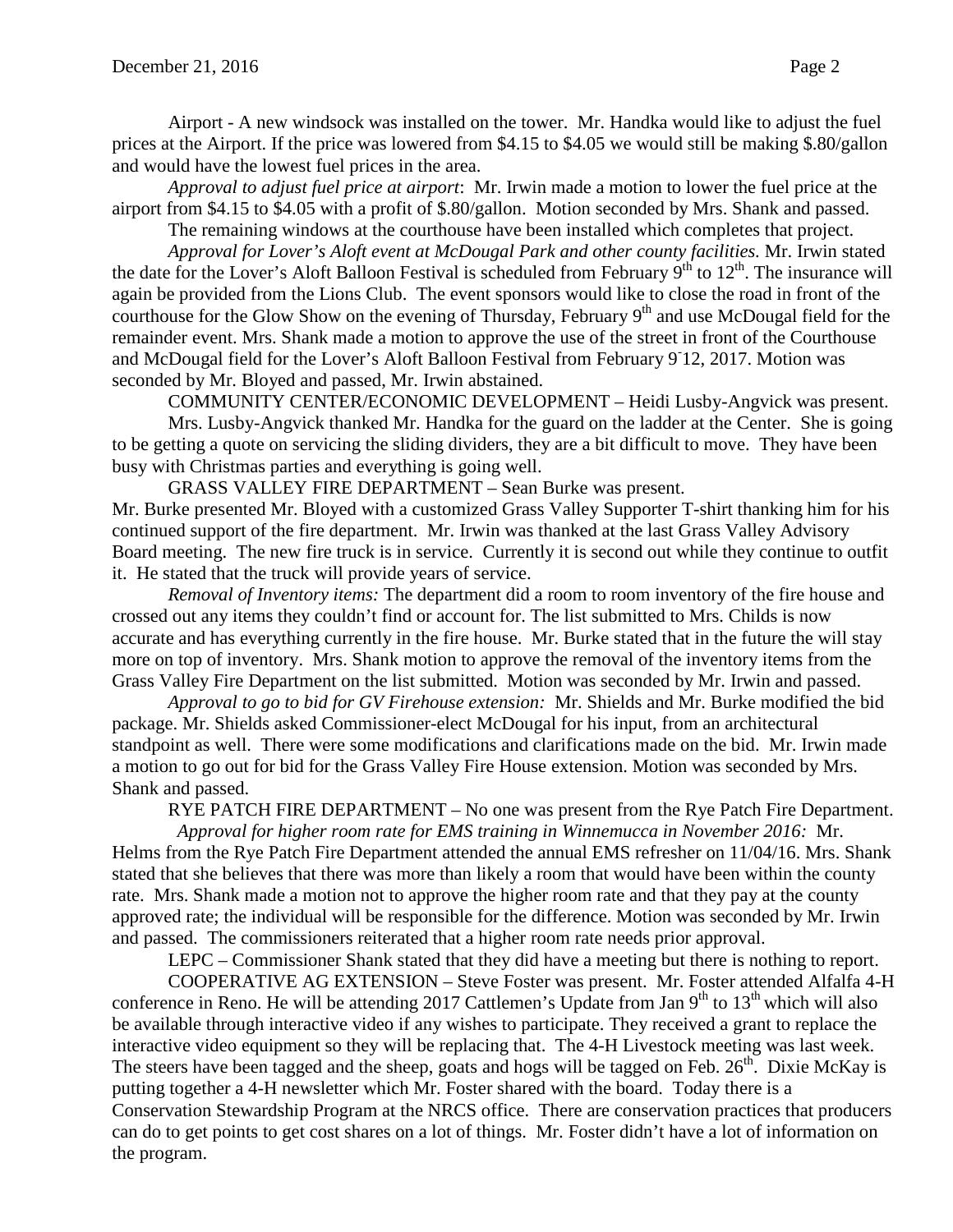*JOHN COBURN, UNR COOPERATIVE EXTENSION: Presentation of assessment of Drought Resilience of the Lovelock Public Water Supply System; Result of a groundwater modeling study by the Desert Research Institute:* The study was conducted by the Desert Research Institute (DRI) and paid for by the Nevada Division of Emergency Management (NDEM). NDEM is always looking at Hazard Mitigation plans in each county and they were interested to see if a 15 year drought would threaten municipal drinking water supplies in towns in Northern Nevada. NDEM commissioned Dr. Greg Pohll from DRI to conduct a modeling study of the groundwater basin and they asked Cooperative Extension to deliver the results of the study. The study included all wells in the basin, not just municipal wells, so they could see how all wells would affect the groundwater. The Lovelock Valley Basin (73 and 73A) is bounded by the Trinity Range to the East and the Humboldt and West Humboldt Ranges to the East. The Humboldt River flows NE to SW and is diverted for irrigation. The river terminates and the Humboldt Sink. The majority of recharge from precipitation occurs in the Oreana sub-basin (73A). Groundwater in the lower basin (73) is generally of poor quality. Out of the four municipal wells, three are located in 73A. Total water rights for the Valley are 16,145 AFA, however the estimated use for 2013 (used for average pumping) was 8,811 AFA which is about half the total water rights. Four simulations were run. The model was run to simulate 15 years at full recharge with full pumping, 15 years with full recharge and average pumping, 15 years at half average recharge with full pumping and 15 years at half average recharge with average pumping. The results of the modeling showed that Wells 5 and 8 could experience a head decline of anywhere from 18 to 57 feet and Well 7 could experience a head decline of 15 to 52 feet over 15 years, showing that the Municipal supply wells are resilient to the impact of a 15-year severe drought. However, a drawdown at Well 7 would lower the level past the screened level, this well would need to be deepened to continue to be used. Drawdowns resulting from pumping municipal wells at their full water right are much greater that those resulting from pumping at the average pumping rate. Further results show the most significant impact of the drought would occur in the mountain block. Domestic wells that are located in or near the Humboldt Range in the Oreana sub-basin may experience a drawdown of up to 5 feet and the pumping of irrigation wells would further impact the nearby domestic wells. Recommendations for improved drought resiliency would be to drill any new municipal wells as close to the valley center as possible and space them as widely as possible to avoid compounding drawdown from tightly clustered wells and to increase monitoring for greater feedback on aquifer and well performance. Possible hazard mitigation actions for improved drought resiliency include improving water supply and delivery systems to save water by eliminating leaks and considering water reuse strategies, educating residents on water saving techniques indoors and outdoors, incorporating drought tolerant or xeriscape practices into landscape ordinances, and developing criteria or triggers for drought-related actions.

**PROCLAMATIONS AND AWARDS**: Commissioner Bloyed, Commissioner Shank, and Commissioner Irwin thanked Brian Greene for his 30 years of outstanding service in maintaining our county's roads and landfill, staying within the budget and for going above and beyond with county projects.

Commissioner Shank thanked Commissioner Bloyed and Commissioner Irwin for their years of service as County Commissioners. Mr. Bloyed and Mr. Irwin have each brought their own knowledge and expertise to the county and will be greatly missed. Commissioner-elects McDougal and Rackley thanked them for their help with transitioning into their new positions. Annette Stripe thanked Mr. Greene, Mr. Bloyed and Mr. Irwin for all of their assistance in Grass Valley. Mr. Green, Mr. Bloyed and Mr. Irwin were presented with gold watches as thank you gifts for their service.

**APPROVAL OF ORDER REGARDING TRIAL JURORS FOR 2017 CALENDAR**  YEAR: Mr. Irwin made a motion to approve the Order regarding Trial Jurors for the 2017 Calendar Year. The motion was seconded by Mrs. Shank and passed.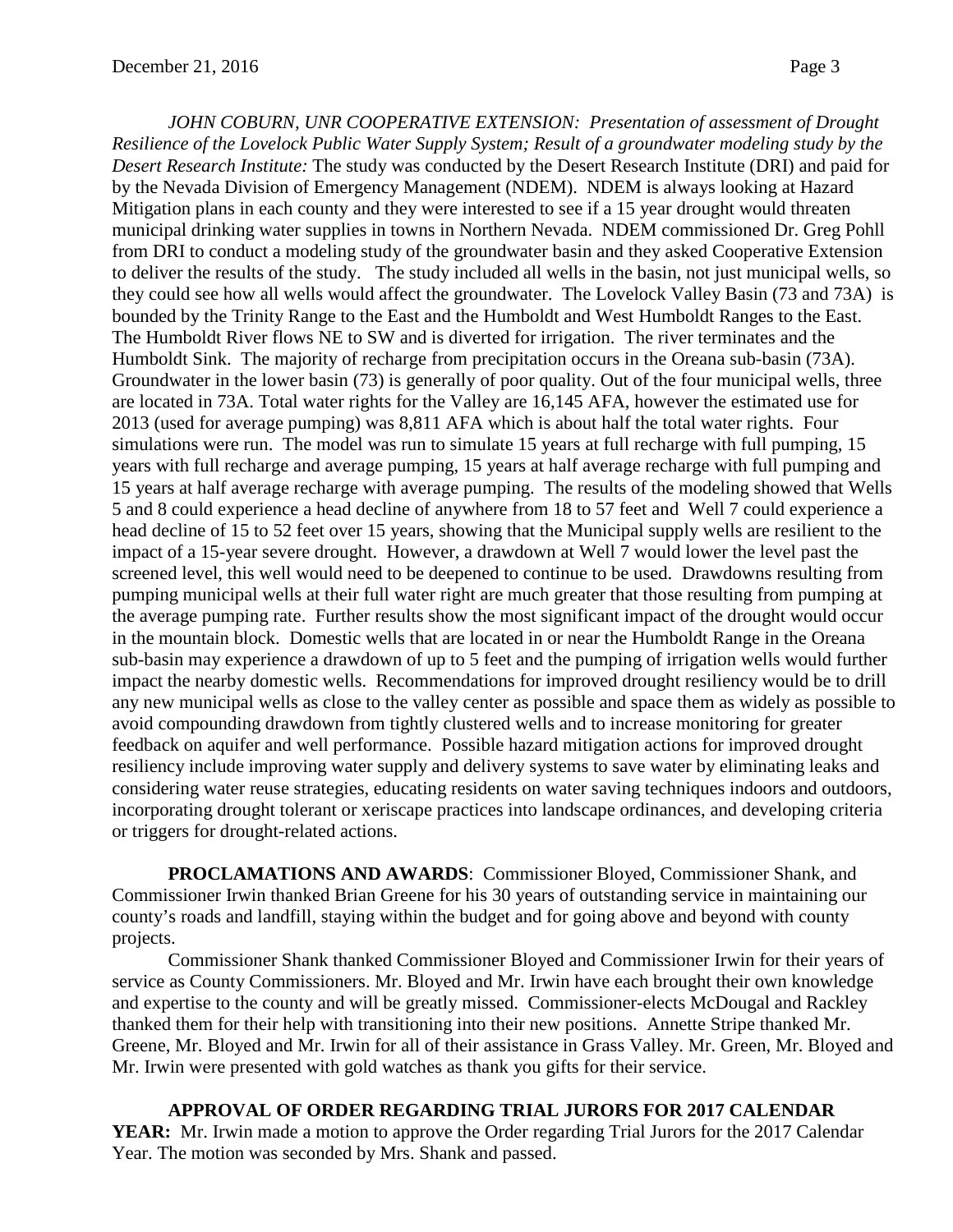# **ELECTED DEPARTMENTS:**

LACEY DONALDSON, CLERK-TREASURER – Approval *for credit cards for Mr. McDougal and Mr. Rackley:* Mr. Irwin made a motion to approve the issuance of credit cards with a \$2,000.00 limit for Mr. McDougal and Mr. Rackley. Seconded my Mrs. Shank and passed.

RENE CHILDS, AUDITOR-RECORDER – Mrs. Childs had nothing to report on and she thanked Mr. Bloyed and Mr. Irwin for their service.

LAURI CERINI-JONES, ASSESSOR – In the DMV world, mopeds must now be registered. However, they must have a VIN inspection done by law enforcement. The DMV staff assists with the VIN inspections as much as possible, but sometimes there isn't time. Assessment notices have been mailed and there are already appeals coming in.

*Resolution directing the County Assessor to take certain actions regarding the secured tax roll:*  Mrs. Shank made a motion to approve Resolution 16-0610 directing the County Assessor to take certain actions regarding the secured tax roll. The motion was seconded by Mr. Irwin and passed.

BRYCE SHIELDS, DISTRICT ATTORNEY – *Removal of inventory items:* Mr. Irwin made a motion to approve the removal of inventory items off of the District Attorney's inventory list as deemed with Attachment A. The motion was seconded by Mrs. Shank and passed.

**GRASS VALLEY ADVISORY BOARD:** Annette Stripe and Sean Burke were present.

They have scheduled a Town Hall meeting for Saturday, March  $18<sup>th</sup>$  in the morning with a BBQ to follow. Mrs. Stripe will make sure that the Board of Commissioners have all of the dates for the Advisory Board meetings and events. Mrs. Shank stated that she and the incoming commissioners will rotate attending the advisory board meetings.

*Replacement of doors at the Community Center:* This matter was discussed under the Buildings and Grounds update.

Mrs. Stripe expressed her appreciation to Mr. Bloyed and Mr. Irwin for their service.

**UNIONVILLE CEMETERY:** APPROVAL OF MEMORANDUM OF UNDERSTANDING BETWEEN PERSHING COUNTY, NEVADA AND THE U.S. DEPARTMENT OF INTERIOR BUREAU OF LAND MANAGEMENT FOR THE PURPOSE OF PREPARING AN ENVIRONMENT ASSESSMENT FOR A RECREATION AND PUBLIC PURPOSES APPLICATION – All necessary corrections have been made and District Attorney Shields said everything is in order.

Mr. Irwin made a motion to approve the Memorandum of Understanding between Pershing County, Nevada and the U.S. Department of Interior Bureau of Land Management for the purpose of preparing an Environment Assessment for a Recreation and Public Purposes Application, which is the Unionville Cemetery. Motion was seconded by Mrs. Shank and passed.

**BOARD APPOINTMENTS:** Michael Mancebo submitted his resignation from the 911 Surcharge Advisory Board. He was elected to the School Board and an elected official cannot hold a seat on the 911 Board.

Mrs. Shank made a motion to approve the resignation of Michael Mancebo from the 911 Surcharge Advisory Board. The motion was seconded by Mr. Irwin and passed.

There is also a letter from Patty Bianchi requesting to be appointed to the PCEDA Board and asking if there is a provision that would allow a designee to attend the meetings. The open seat is for a county resident and Mrs. Bianchi lives in the city. Mr. Shields will review the request.

The Board adjourned for Litigation meeting at 10:21 a.m. and returned at 10:29 a.m.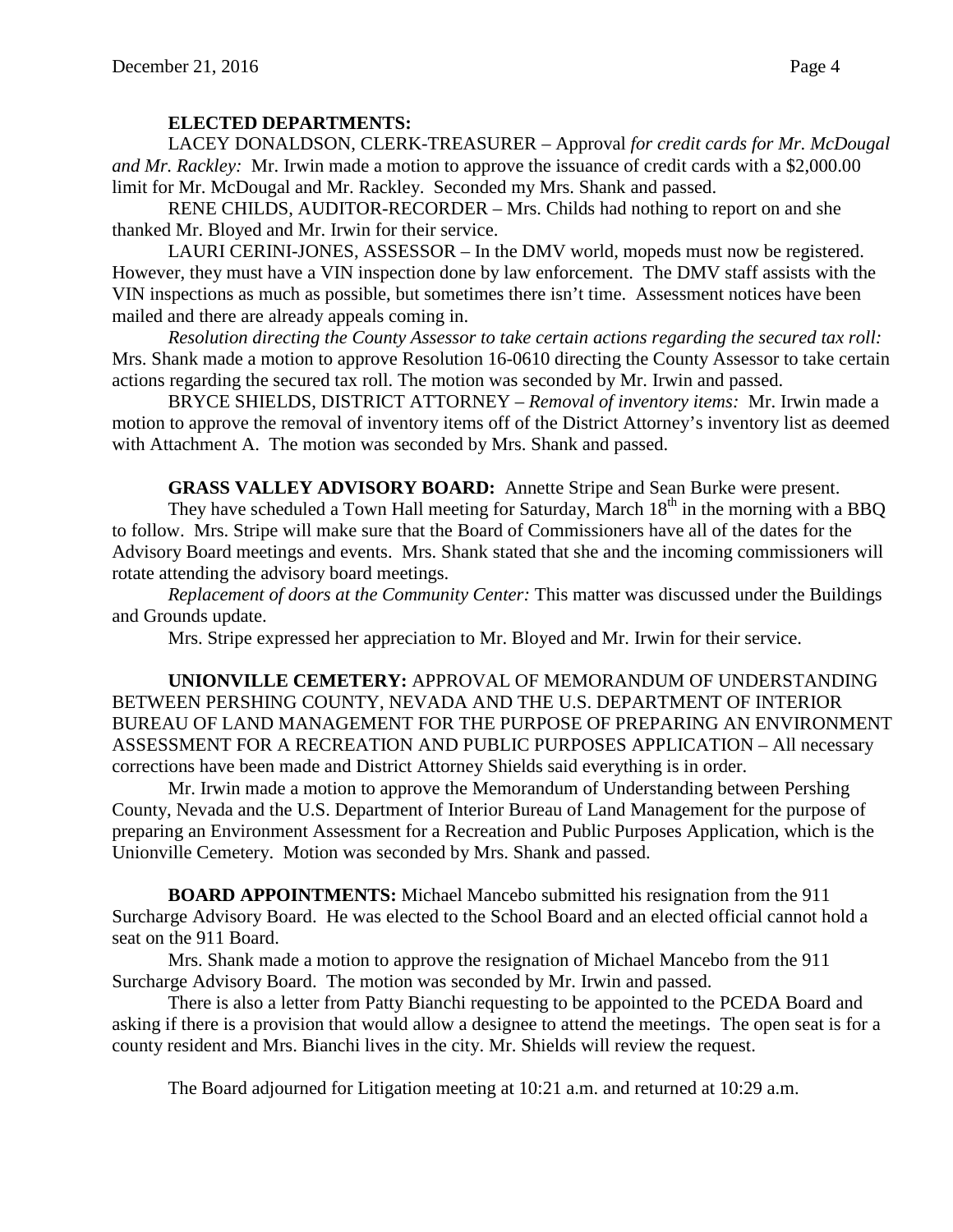**PERSHING COUNTY SHERIFF:** Sheriff Allen was present.

UPDATE – They had a new hire start today. Jessica Moseley will be working in the jail until fully trained and certified. There is still one position to fill. This position will have a few conditions, including grant funding and if Sgt. Stephens returns to work.

MATTERS RELATING TO 2016 BURNING MAN EVENT – Mr. Bullock broke down the arrests for the After Action Report. The specific person's name and what they were arrested for will be added as Appendix F to the After Action Report. The general breakdown of crimes is as follows:

- Misdemeanors  $-5$ 
	- $\circ$  Battery 2
	- o Failure to Appear 1
	- o Paraphernalia and trespass 1
- Gross Misdemeanor  $-1$ 
	- o False Imprisonment 1
- Felony  $-40$ 
	- $\circ$  Warrant 1
	- o Attempted Murder 1
	- $o$  Burglary 1
	- o Assault or Battery on Public Official 3
	- o Drug associated Felonies 34

This is the first amendment to the After Action Report. Sheriff Allen has met with Auditor Rene Childs to go over the budgetary numbers so he will be enhancing that part of the report as well. Burning Man has yet to come forward with any questions on the report. Mr. Bloyed asked if we have done anything about invoicing for the extra hours. The District Attorney will review the invoice and then it will be mailed from the Auditor's Office. Mr. Bloyed stated that historically if there were reasonable costs they would pick up the overage in order to avoid any taxpayer money being spent on the event. Sheriff Allen included specific numbers on officer hours and enforcement activity on both pre-event and post-event in the after action report that was sent to Burning Man. Sheriff Allen stated that if the Board or District Attorney has any other questions to please forward them to him so he can make the report as comprehensive as possible.

# **REPORT FROM LEGAL COUNSEL:** Bryce Shields was present.

*Grass Valley Cattle Free area fencing:* The Board had a litigation meeting about this matter and it will be put on a future agenda as there wasn't enough information to discuss.

*Report from legal counsel regarding disclosure process of confidential attorney/client meetings and possible open meeting law violation(s):* Mr. Shields gave the Board a memo regarding litigation meetings and how the Open Meeting Law may or may not apply to those. This matter came about because at the November 9<sup>th</sup> meeting the Board recessed for litigation as requested by Mrs. Shank. Mr. Shields was unaware that a litigation meeting was in order. The specifics of the meeting were of a personal matter and there were no Open Meeting Law violations. Mr. Shields asked the Board to please inform him beforehand if a litigation meeting will be called during the regular commission meeting.

**LEVY OF SPECIAL ASSESSMENT ON ALL TAXABLE PROPERTY WITHIN THE CONFINES OF THE BUENA VISTA GROUNDWATER BASIN FOR THE FISCAL YEAR JULY 1, 2017, TO JUNE 30, 2018 IN THE AMOUNT OF \$3,596.94; LEVY OF SPECIAL ASSESSMENT ON ALL TAXABLE PROPERTY WITHIN THE CONFINES OF THE DESERT VALLEY GROUNDWATER BASIN FOR THE FISCAL YEAR JULY 1, 2017, TO JUNE 30, 2018 IN THE AMOUNT OF \$4.30; LEVY OF SPECIAL ASSESSMENT ON ALL TAXABLE PROPERTY WITHIN THE CONFINES OF THE HUALAPAI FLAT GROUNDWATER BASIN FOR THE FISCAL YEAR JULY 1, 2017, TO JUNE 30, 2018 IN THE AMOUNT OF \$749.34:**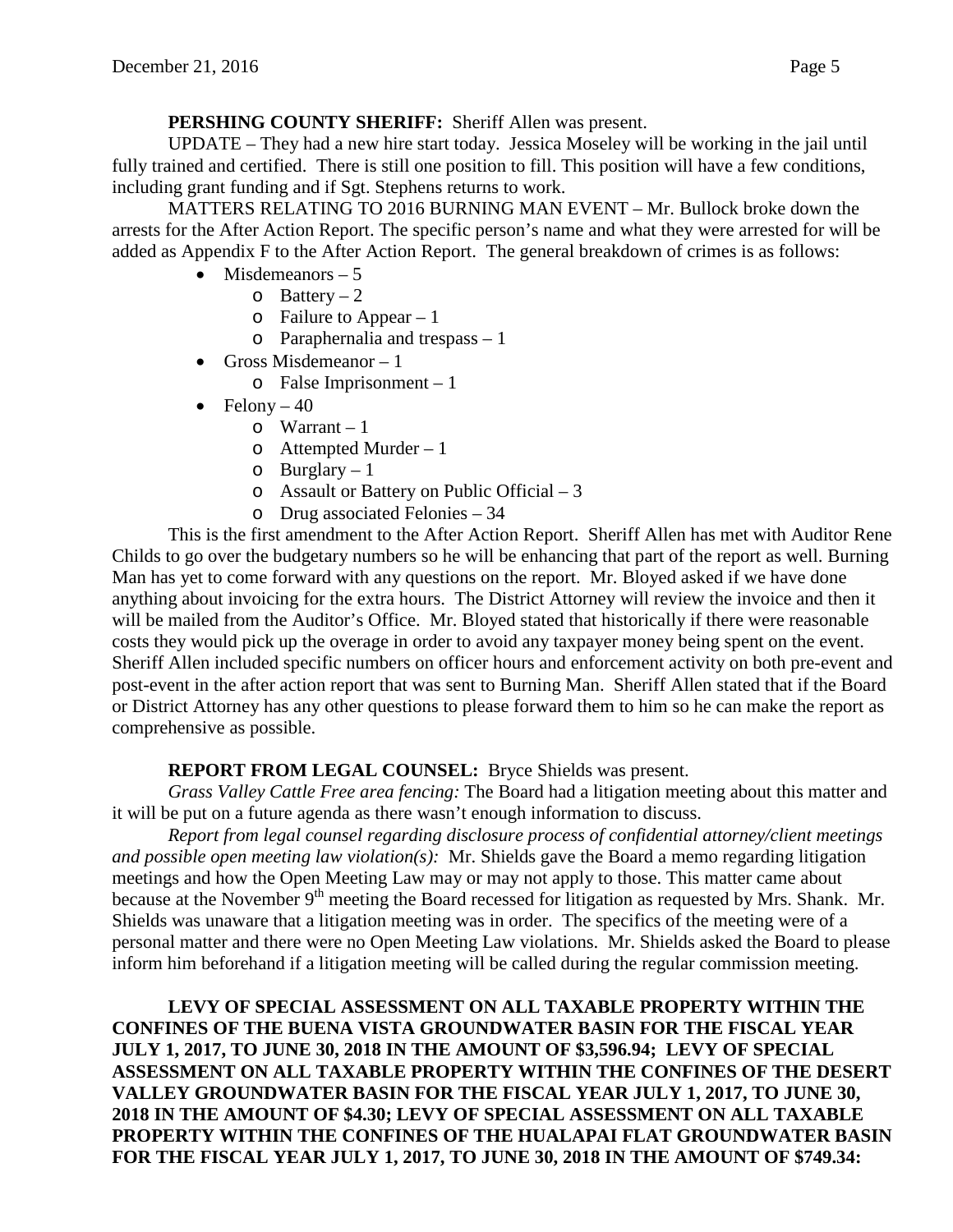Mr. Irwin made a motion to approve the levy of special assessment on all taxable property within the confines of the Buena Vista Groundwater Basin for the Fiscal Year July 1, 2017, to June 30, 2018 in the amount of \$3,596.94; Levy of special assessment on all taxable property within the confines of the Desert Valley Groundwater Basin for the Fiscal Year July 1, 2017, to June 30, 2018 in the amount of \$4.30; Levy of special assessment on all taxable property within the confines of the Hualapai Flat Groundwater Basin for the Fiscal Year July 1, 2017, to June 30, 2018 in the amount of \$749.34. Motion was seconded by Mrs. Shank and passed.

**LEE BONNER, NDOT:** PRESENTATION OF ZERO FATALITIES AWARD – Lee Bonner and P. D. Kiser from the State of Nevada Department of Transportation presented. Zero Fatalities is a message they have been spreading throughout the state. They set the goal at zero because they look at the State of Nevada like they look at a family. The goal within the family, or the State, should be that everyone survive. They do everything they can, within the limitations of funding, to educate, engineer, enforce and provide emergency response for Zero Fatalities. In 2015, Pershing County was the only county in Nevada without a fatality. To show how difficult that is they stated that so far in 2016 there have been 4 fatalities. Right now in Nevada there is only one county that currently has no fatalities. They commended our county's emergency response teams with their assistance in reaching the Zero Fatalities goal. Mr. Irwin stated that some of the safety measures that have been put into place to keep our highways safe include rumble strips on the sides and in some cases the middle of the roads, cable barriers in the medians and more turnarounds to assist emergency personnel being to turn around more frequently to decrease response time. Mr. Irwin expressed his thanks for everything that NDOT has done to keep our county safer. Mr. Bonner and Mr. Kiser presented the Zero Fatalities Award to Pershing County, the county commissioners accepted on behalf of the County.

### **PLANNING DEPARTMENT MATTERS:** James Evans was present.

PUBLIC HEARING, REQUEST FOR REVIEW AND RECOMMENDED APPROVAL OF A PARCEL MAP APPLICATION ON APN 007-031-21 FOR ROBERT KENNERSON. THE APPLICANT IS PROPOSING THE DIVISION OF THE EXISTING PARCEL INTO (1) 5.29 ACRE  $\pm$ PARCEL, (1) 2.38 ACRE  $\pm$  PARCEL, (1) 26,714 SQUARE FOOT  $\pm$  PARCEL AND (1) 24,387 SQUARE FOOT  $\pm$  PARCEL. THE APPLICANT IS PROPOSING TO USE TWO (2) OF THE PARCELS FOR EXISTING SINGLE FAMILY DWELLINGS AND TWO (2) PARCELS FOR FUTURE NON-RESIDENTIAL DEVELOPMENT. THE PARCEL IS ZONED INDUSTRIAL (I) AND LOCATED AT 420 HOBO LANE IN PERSHING COUNTY, NV – Robert McDougal asked whether this land was within an Agricultural Preservation area. Mr. Evans stated that it was not.

Mrs. Shank made a motion to approve the Parcel Map application on APN 007-031-21 for Robert Kennerson to divide the existing parcel into (1) 5.29 acre  $\pm$  parcel, (1) 2.38 acre  $\pm$  parcel, (1) 26,714 square foot  $\pm$  parcel and (1) 24,387 square foot  $\pm$  parcel. Two (2) of the parcels will be used for existing single family dwellings and two (2) parcels for future non-residential development. The parcel is zoned Industrial (I) and located at 420 Hobo Lane in Pershing County, NV, with the recommendation of the Planning Board, noting findings A through O. Motion was seconded by Mr. Irwin and passed.

**IMLAY WATER SYSTEM:** James Evans was present. Everything is going well and Mr. Evans had nothing further to report.

**BUILDING DEPARTMENT MATTERS:** James Evans was present. This month has been pretty busy, but there is nothing significant to report.

**CORRESPONDENCE:** There was no correspondence.